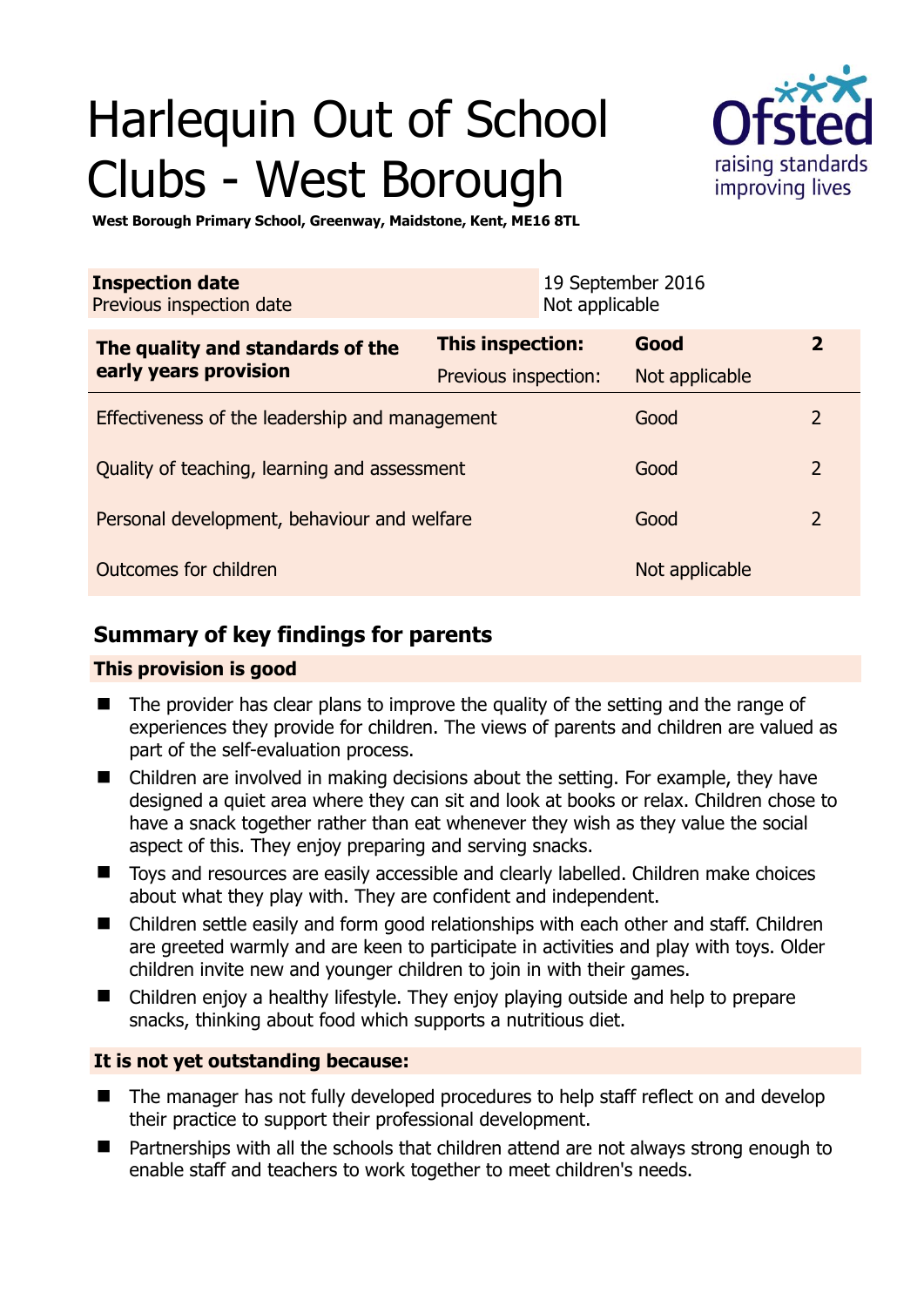## **What the setting needs to do to improve further**

#### **To further improve the quality of the early years provision the provider should:**

- make greater use of opportunities to help staff extend and develop their already good practice even further
- develop further the partnerships with all schools that children attend to provide greater consistency in meeting children's needs.

### **Inspection activities**

- The inspector observed activities indoors and outdoors.
- The inspector had discussions with the manager, staff, children and parents.
- $\blacksquare$  The inspector took into account the views of parents.
- The inspector and manager completed a joint observation together.
- The inspector sampled a range of documentation, including children's records and evidence of staff's suitability.

#### **Inspector**

Karen Scott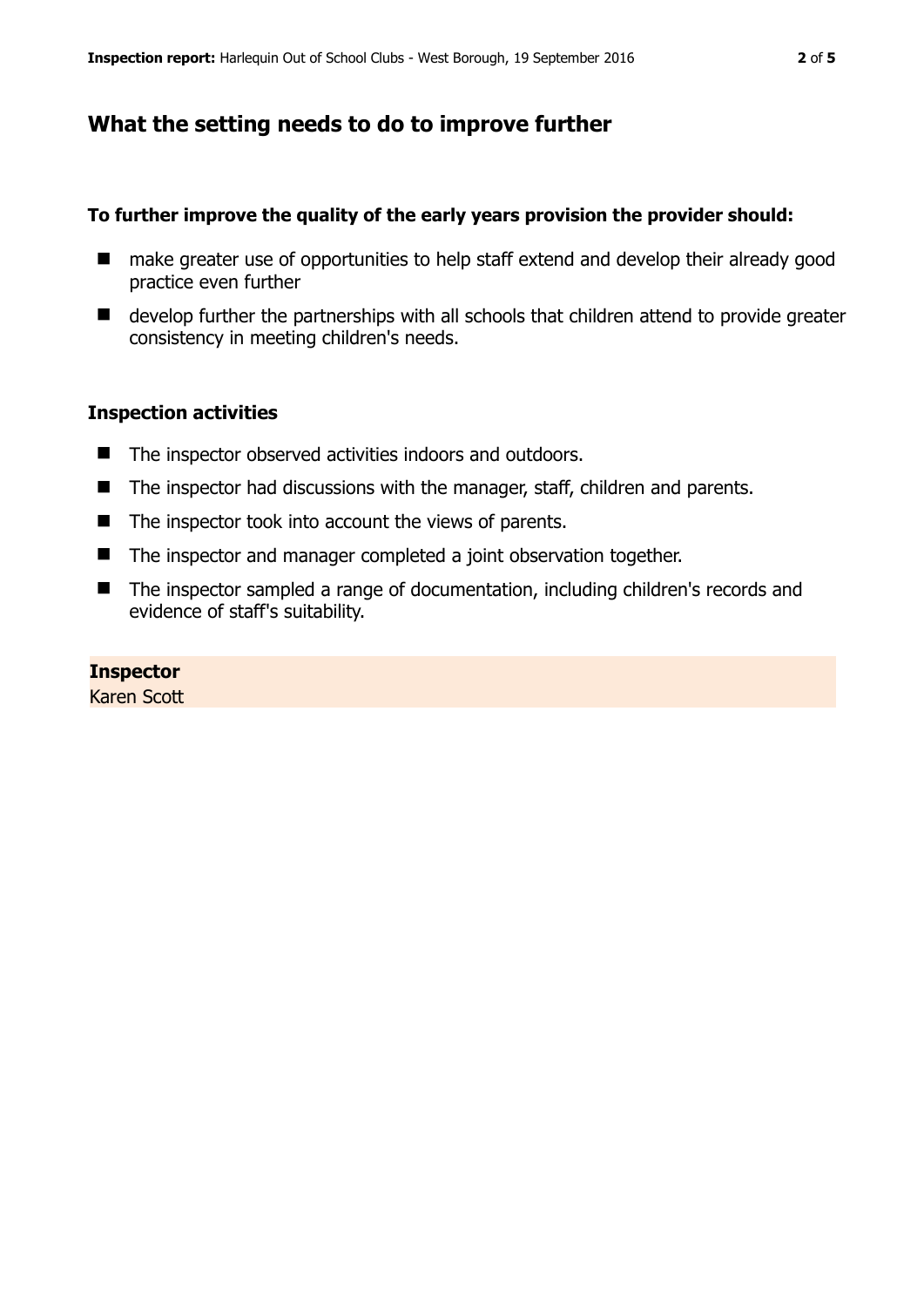## **Inspection findings**

#### **Effectiveness of the leadership and management is good**

Safeguarding is effective. Staff have a good understanding of their role in safeguarding children and know how to implement their procedures if needed. Staff monitor children's arrival at the setting and use communication devices to talk to each other when children move between the indoor and outdoor play areas. They meet with the manager to share ideas for good practice and learn from each other during staff meetings. Staff evaluate activities to see if they meet children's needs and whether they are enjoyed. This helps staff to build on children's play opportunities. Staff attend mandatory training, such as paediatric first-aid.

#### **Quality of teaching, learning and assessment is good**

Staff know children well and provide a wide range of activities that they know children will enjoy and which relates to their interests. Children arrive at the setting and quickly choose what they want to play with. Staff are skilled at standing back and letting children lead their play but also know when children require support and guidance to take play further. For example, staff introduce more toys to children's shop role-play. They join in with the children, which helps them to develop their imaginative skills further. Children are keen to play together and younger children learn from older ones. For example, younger children watch and copy skills they see the older children doing. Children particularly enjoy playing outside and develop good physical skills. For example, they climb apparatus, play football and manoeuvre skilfully around obstacles. Key persons and parents work closely together. Parents are encouraged to become involved and receive a good range of information about their children's time at the setting.

#### **Personal development, behaviour and welfare are good**

Children behave well. They are fully involved in activities and follow staff's expectations for their behaviour. Children are kind and respectful to each other. They take turns and share toys willingly. Children take care of their surroundings and have a good awareness of safety. For example, children discuss why the need to put small construction toys away after playing with them. Staff use a range of strategies to recognise children's achievements. For example, they praise children and provide stickers to acknowledge their acts of kindness. Emotion cushions are used successfully to help children express their feelings and to share in others' achievements. For example, children sit on the cushion that reflects how they are feeling, sharing with their friends the reasons why. They are interested in what others have to say and are kind and caring listeners.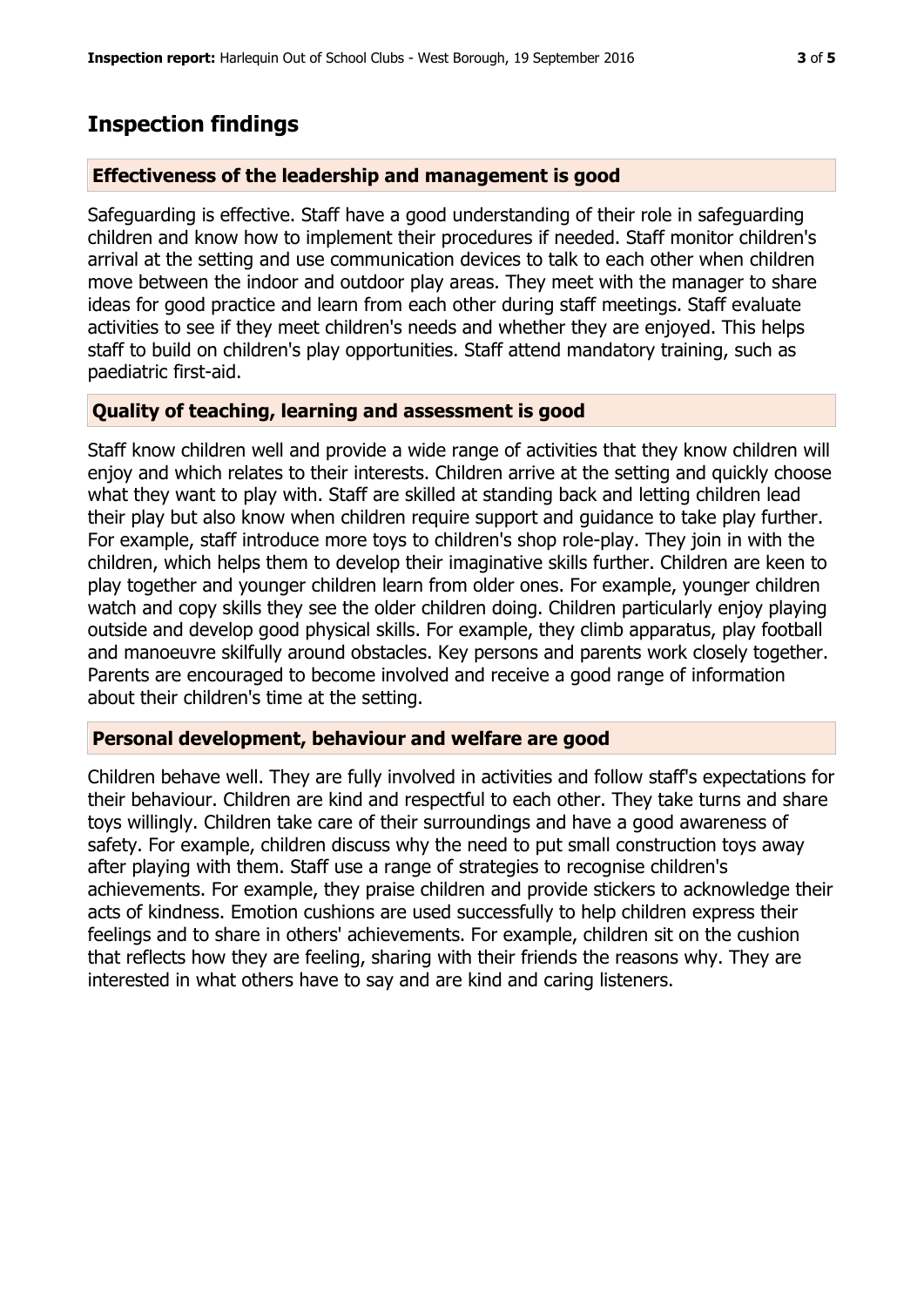# **Setting details**

| Unique reference number                             | EY484111                                                                             |  |
|-----------------------------------------------------|--------------------------------------------------------------------------------------|--|
| <b>Local authority</b>                              | Kent                                                                                 |  |
| <b>Inspection number</b>                            | 998099                                                                               |  |
| <b>Type of provision</b>                            | Out of school provision                                                              |  |
| Day care type                                       | Childcare - Non-Domestic                                                             |  |
| <b>Registers</b>                                    | Early Years Register, Compulsory Childcare<br>Register, Voluntary Childcare Register |  |
| Age range of children                               | $4 - 8$                                                                              |  |
| <b>Total number of places</b>                       | 30                                                                                   |  |
| Number of children on roll                          | 27                                                                                   |  |
| <b>Name of registered person</b>                    | Harlequin Out Of School Clubs Ltd                                                    |  |
| <b>Registered person unique</b><br>reference number | RP904177                                                                             |  |
| <b>Date of previous inspection</b>                  | Not applicable                                                                       |  |
| <b>Telephone number</b>                             | 07733 888425                                                                         |  |

Harlequin Out Of School Club registered in 2014. It is one of three settings owned and operated by Harlequin Out Of School Club Limited. It operates from West Borough Primary School in Maidstone, Kent. The club is open from 3pm until 6.30pm on Monday to Friday, during term time only. There are seven members of staff, five of whom hold recognised early years qualifications.

This inspection was carried out by Ofsted under sections 49 and 50 of the Childcare Act 2006 on the quality and standards of provision that is registered on the Early Years Register. The registered person must ensure that this provision complies with the statutory framework for children's learning, development and care, known as the early years foundation stage.

Any complaints about the inspection or the report should be made following the procedures set out in the guidance 'Complaints procedure: raising concerns and making complaints about Ofsted', which is available from Ofsted's website: www.gov.uk/government/organisations/ofsted. If you would like Ofsted to send you a copy of the guidance, please telephone 0300 123 4234, or email enquiries@ofsted.gov.uk.